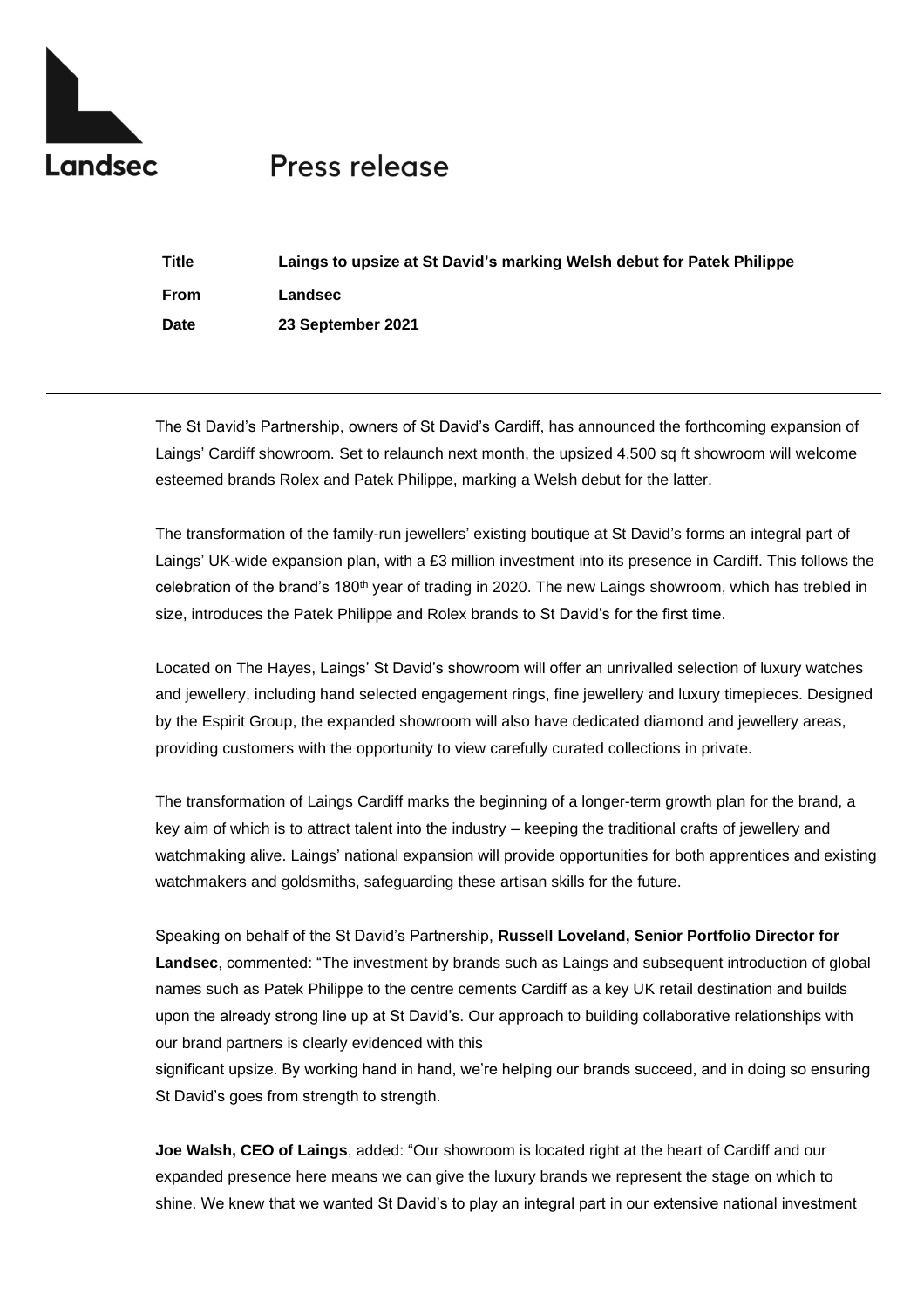

programme, and the expansion of our Cardiff showroom has allowed us to create a new experience for our clients, centred around the exceptional service Laings is known for. We can't wait to unveil our new showroom to our Welsh clientele next month."

This news follows the recent opening of Swiss luxury technical watchmakers, Breitling, at St. David's, as well as the openings of ZARA and global cosmetics leaders, Morphe, bolstering the destination's line up of international retail names.

JLL and Cushman & Wakefield advised the St David's Partnership, whilst Laings managed the expansion direct.

**Ends**

#### **Please contact:**

Daniel Bleach +44 (0)7495 461545 [landsec@averpr.com](mailto:landsec@averpr.com)

## **About St David's Cardiff**

St David's shopping centre provides over 1.4 million sq ft of retail and leisure space and over 180 stores. Since opening its doors in 2009, it has put Cardiff firmly on the map as one of the UK's best shopping cities.  

St David's has secured a continuous stream of high calibre retailer and restaurant openings over the past five years, including many brands that have made their debut or introduced new concept stores into Wales. Recent brands also include Bershka and Slim Chickens.

St David's is anchored by Marks & Spencer, and the largest John Lewis outside of London.  The centre is also home to a mix of national and international retailers, such as Primark and River Island, in addition to premium brands and independents.  These include Hugo Boss, Vivienne Westwood and Jo Malone.  The dining offer at St David's is equally impressive, with brands such as The Ivy, Wahaca and Wagamama.

### *[www.stdavidscardiff.com](http://www.stdavidscardiff.com/)*